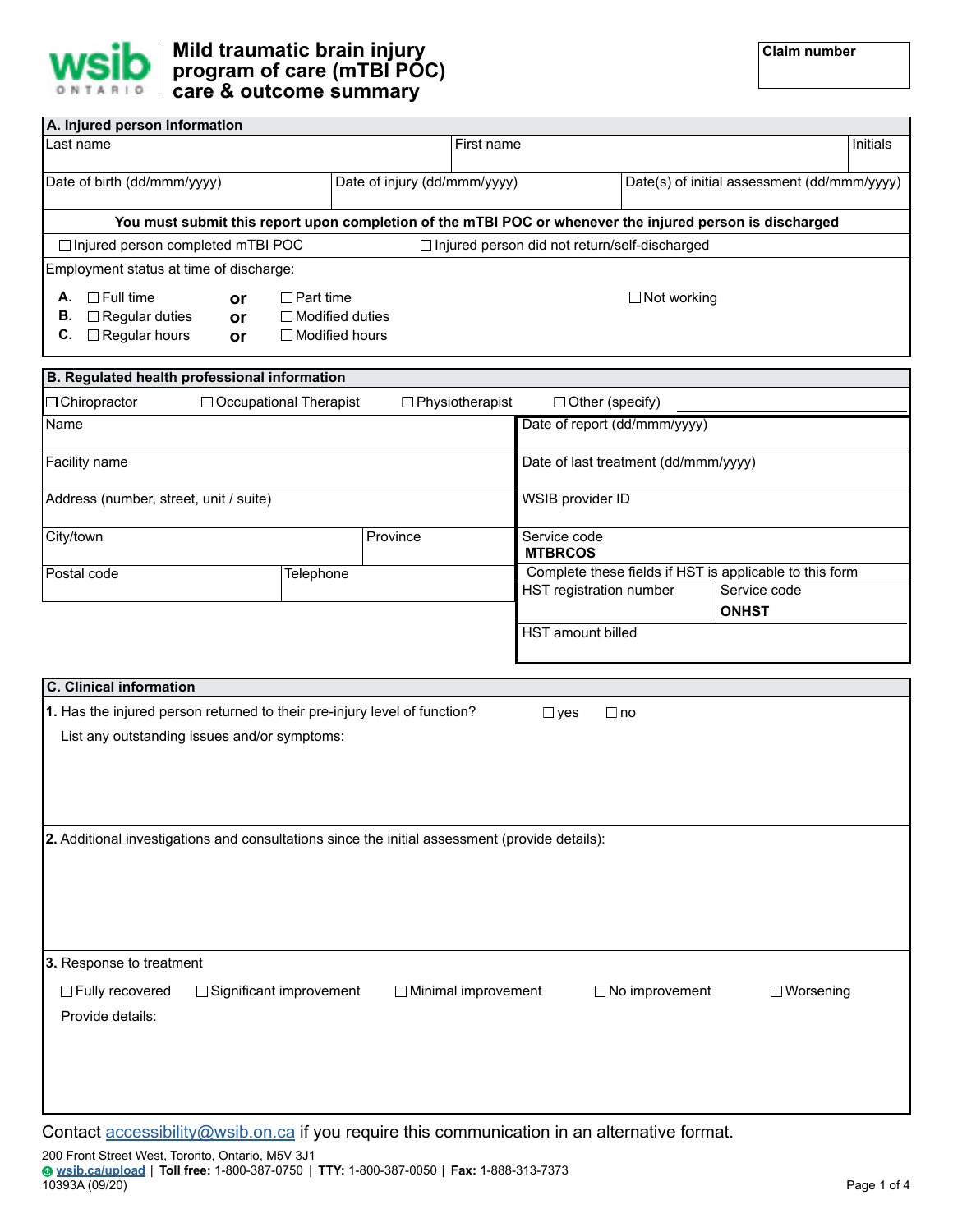

| Last name                   | First name                     | <sup>'</sup> Initials |
|-----------------------------|--------------------------------|-----------------------|
| Date of birth (dd/mmm/yyyy) | Date of accident (dd/mmm/yyyy) |                       |

|                                                                                                                                                                                                                                                                                                                                 |               |             |  | 4. Summary of physical findings (including pertinent negative findings): |  |  |  |  |  |  |  |
|---------------------------------------------------------------------------------------------------------------------------------------------------------------------------------------------------------------------------------------------------------------------------------------------------------------------------------|---------------|-------------|--|--------------------------------------------------------------------------|--|--|--|--|--|--|--|
| Testing                                                                                                                                                                                                                                                                                                                         |               | Normal exam |  | Findings and details                                                     |  |  |  |  |  |  |  |
| Musculoskeletal                                                                                                                                                                                                                                                                                                                 | $\square$ yes | $\Box$ no   |  |                                                                          |  |  |  |  |  |  |  |
| Neurological                                                                                                                                                                                                                                                                                                                    | $\square$ yes | $\Box$ no   |  |                                                                          |  |  |  |  |  |  |  |
| <b>Balance</b>                                                                                                                                                                                                                                                                                                                  | $\Box$ yes    | $\Box$ no   |  |                                                                          |  |  |  |  |  |  |  |
| Vestibular                                                                                                                                                                                                                                                                                                                      | $\Box$ yes    | $\Box$ no   |  |                                                                          |  |  |  |  |  |  |  |
| Other (specify)                                                                                                                                                                                                                                                                                                                 | $\Box$ yes    | $\Box$ no   |  |                                                                          |  |  |  |  |  |  |  |
| Mental status and cognition:                                                                                                                                                                                                                                                                                                    |               |             |  |                                                                          |  |  |  |  |  |  |  |
| Functional status/exercise testing (if appropriate):                                                                                                                                                                                                                                                                            |               |             |  |                                                                          |  |  |  |  |  |  |  |
| 5. Rivermead Post-Concussion Symptoms Questionnaire:<br>Total all scores excluding "other difficulties". The Rivermead is available at www.wsib.ca. Score:<br>/64<br>Comments:                                                                                                                                                  |               |             |  |                                                                          |  |  |  |  |  |  |  |
| 6. In your assessment, did you observe/identify any complicating factors that may delay recovery?<br>$\square$ yes<br>$\Box$ no                                                                                                                                                                                                 |               |             |  |                                                                          |  |  |  |  |  |  |  |
| If yes, please identify:                                                                                                                                                                                                                                                                                                        |               |             |  |                                                                          |  |  |  |  |  |  |  |
| □ Believes hurt equals harm<br>$\Box$ Home environment concerns<br>□ Fears/avoids activity<br>□ Changes in relationship dynamics<br>□ Low mood/social withdrawal<br>$\Box$ Work environment concerns<br>$\Box$ Prefers passive treatments<br>$\Box$ Other (specify):                                                            |               |             |  |                                                                          |  |  |  |  |  |  |  |
| 7. Check all affected activities of daily living:                                                                                                                                                                                                                                                                               |               |             |  |                                                                          |  |  |  |  |  |  |  |
| $\Box$ Self care<br>$\Box$ Housekeeping<br>□ Leisure activities/sports<br>$\Box$ Meal preparation<br>□ Household maintenance (e.g. outdoor<br>□ Communication<br>maintenance, snow shovelling)<br>$\Box$ Shopping (groceries)<br>□ Computer/television use<br>$\Box$ Child care/care giving<br>$\Box$ Driving<br>$\Box$ Reading |               |             |  |                                                                          |  |  |  |  |  |  |  |
| Comment on affected activities of daily living (e.g., current limitations compared with abilities prior to date of injury):                                                                                                                                                                                                     |               |             |  |                                                                          |  |  |  |  |  |  |  |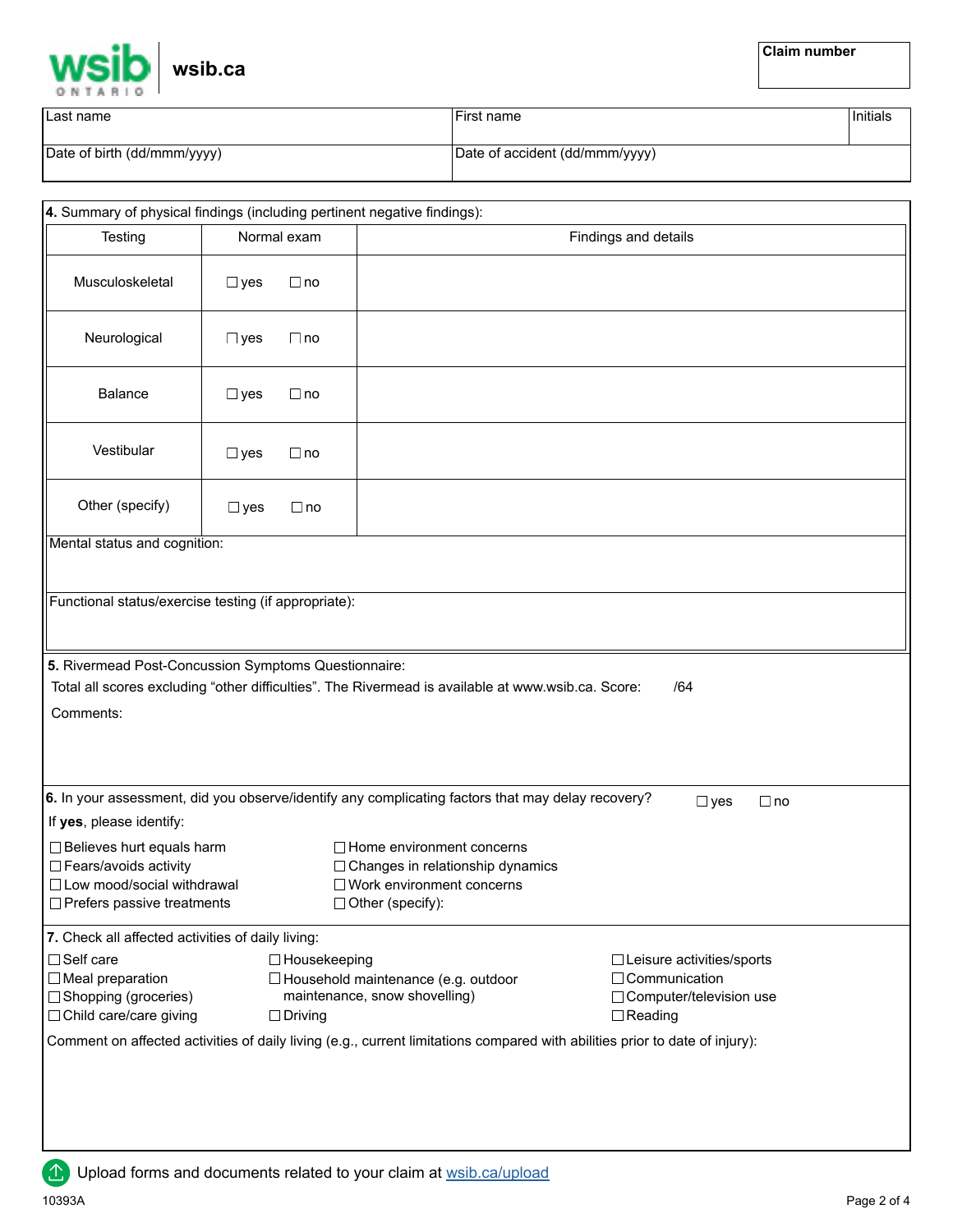|  | wsib.ca |
|--|---------|
|--|---------|

| Last name                   | First name                     | Initials |
|-----------------------------|--------------------------------|----------|
| Date of birth (dd/mmm/yyyy) | Date of accident (dd/mmm/yyyy) |          |

## **D. Functional information**

|      | which are work-related. The PSFS is available at www.wsib.ca. |                   |                    | 8. Administer and record the scores for the Patient-Specific Functional Scale (PSFS) for three to five functional activities, at least two of |                                              |
|------|---------------------------------------------------------------|-------------------|--------------------|-----------------------------------------------------------------------------------------------------------------------------------------------|----------------------------------------------|
|      | Functional activity                                           | Midpoint<br>score | Discharge<br>score | Relevant physical demands / functional<br>requirements                                                                                        | Clinician's assessment of current ability    |
| E.g. | Lift from floor level                                         | 3/10              | 9/10               | Lift 30 lb box from floor level, using both<br>hands.                                                                                         | Can lift 30 lb box but is slower than usual. |
| 1.   |                                                               | /10               | /10                |                                                                                                                                               |                                              |
| 2.   |                                                               | /10               | /10                |                                                                                                                                               |                                              |
| 3.   |                                                               | /10               | /10                |                                                                                                                                               |                                              |
| 4.   |                                                               | /10               | /10                |                                                                                                                                               |                                              |
| 5.   |                                                               | /10               | /10                |                                                                                                                                               |                                              |
|      | Total: Divide the total score<br>by the number of activities  | /10               | /10                |                                                                                                                                               |                                              |

(minimum three activities)

## **9.** Provide the injured person's functional abilities, limitations, restrictions and accommodations to facilitate return to work. **Physical <b>Limitations Describe recommended accommodation** Sit/stand (duration of each / frequency of change) Lifting (weight/frequency, own pace or high demand) Walking (distance/time) **Carrying** Other (specify): **E. Abilities, limitations and accommodations for return-to-work planning**  yes □no □na yes □no □na yes □no □na yes ⊟no ⊟na yes □no □na